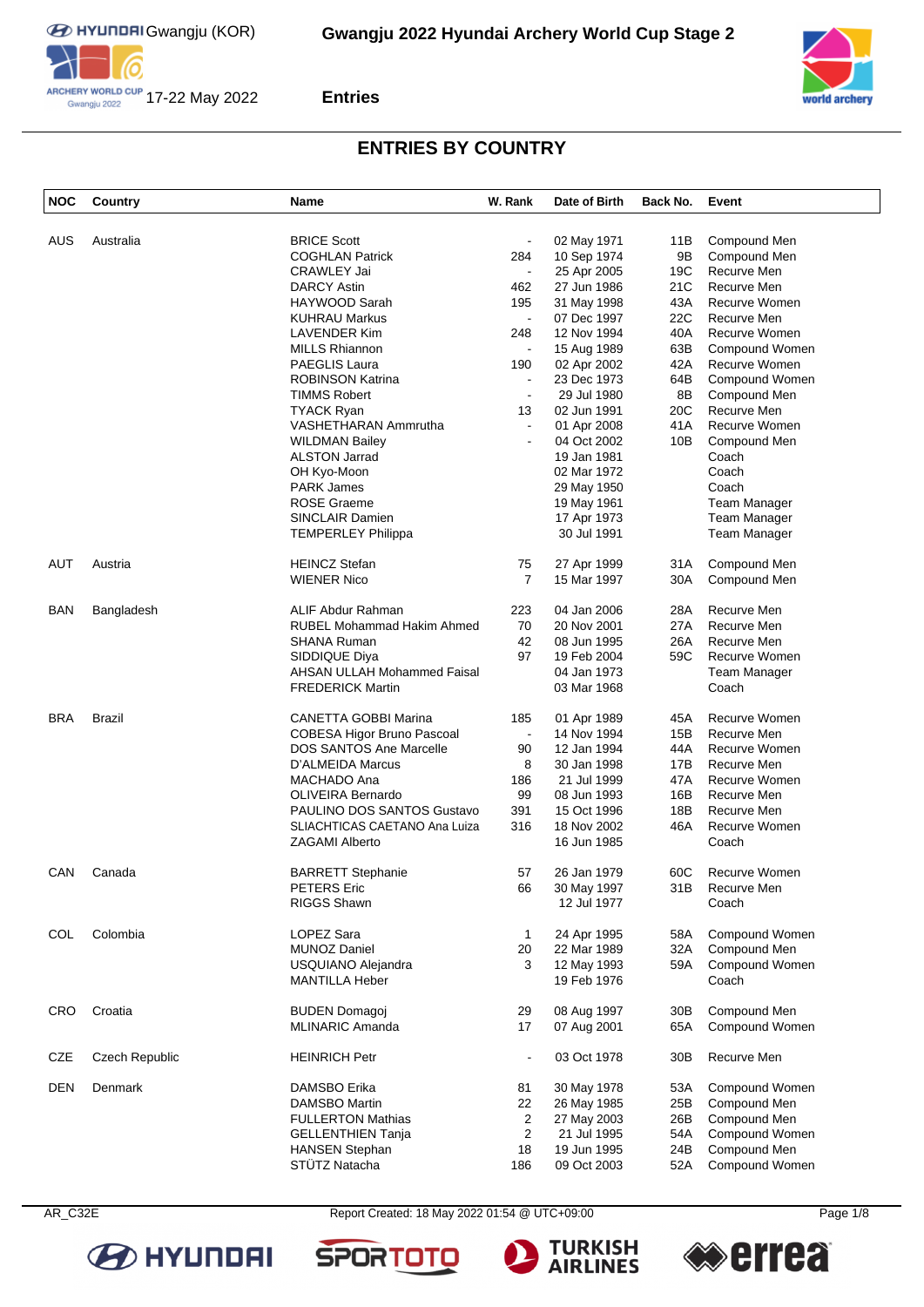



## **ENTRIES BY COUNTRY**

| <b>NOC</b> | Country              | <b>Name</b>                   | W. Rank | Date of Birth              | Back No.        | Event                      |
|------------|----------------------|-------------------------------|---------|----------------------------|-----------------|----------------------------|
|            |                      |                               |         |                            |                 |                            |
| <b>ESP</b> | Spain                | <b>ACHA Pablo</b>             | 12      | 04 Aug 1996                | 10B             | Recurve Men                |
|            |                      | <b>ALVARINO GARCIA Miguel</b> | 6       | 31 May 1994                | 7B              | Recurve Men                |
|            |                      | <b>CANALES Elia</b>           | 38      | 25 Jun 2001                | 60A             | Recurve Women              |
|            |                      | <b>CASTRO Daniel</b>          | 51      | 19 Apr 1997                | 9B              | Recurve Men                |
|            |                      | <b>CEBRIAN Sandra</b>         | 69      | 28 May 1998                | 59A             | Recurve Women              |
|            |                      | DE VELASCO Ines               | 39      | 14 Mar 2002                | 61A             | Recurve Women              |
|            |                      | <b>MARCOS Andrea</b>          | 14      | 07 Oct 1988                | 62A             | Compound Women             |
|            |                      | MUÑOZ Andrea                  | 134     | 16 Nov 2002                | 63A             | Compound Women             |
|            |                      | SANCHEZ ANTOKU Ken            | 173     | 20 Dec 1999                | 8B              | Recurve Men                |
|            |                      | <b>CUESTA Elias</b>           |         | 15 Mar 1985                |                 | Coach                      |
|            |                      | <b>MONTES Ruben</b>           |         | 12 Jun 1981                |                 | <b>Team Manager</b>        |
| <b>EST</b> | Estonia              | <b>JAATMA Lisell</b>          | 18      | 19 Jul 1999                | 48A             | Compound Women             |
|            |                      | <b>JAATMA Robin</b>           | 16      | 05 Mar 2001                | 34B             | Compound Men               |
|            |                      | <b>PAAS Meeri-Marita</b>      | 15      | 10 Feb 2002                | 47A             | Compound Women             |
|            |                      | <b>TETSMANN Maris</b>         | 46      | 04 Aug 1998                | 46A             | Compound Women             |
|            |                      | <b>JAATMA Maarika</b>         |         | 13 Jul 1969                |                 | Coach                      |
| <b>FRA</b> | France               | <b>ADICEOM Audrey</b>         | 18      | 14 Oct 1996                | 41B             | Recurve Women              |
|            |                      | <b>BARAER Quentin</b>         | 30      | 08 Nov 1993                | 29B             | Compound Men               |
|            |                      | <b>BARBELIN Lisa</b>          | 4       | 10 Apr 2000                | 40B             | Recurve Women              |
|            |                      | <b>BOULCH Jean Philippe</b>   | 3       | 28 May 1991                | 27B             | Compound Men               |
|            |                      | <b>CHIRAULT Thomas</b>        | 17      | 15 Sep 1997                | 24A             | Recurve Men                |
|            |                      | <b>GAUBIL Melanie</b>         | 43      | 04 Oct 1997                | 43B             | Recurve Women              |
|            |                      | <b>GONTIER Adrien</b>         | 5       | 29 Apr 1992                | 28B             | Compound Men               |
|            |                      | <b>GRANDJEAN Lola</b>         | 38      | 03 Apr 2000                | 60A             | Compound Women             |
|            |                      | <b>HERVE Sandra</b>           | 80      | 21 Mar 1993                | 61A             | Compound Women             |
|            |                      | <b>PLIHON Pierre</b>          | 26      | 29 Oct 1989                | 25A             | Recurve Men                |
|            |                      | <b>RICHARD Melodie</b>        | 132     | 01 Jan 2002                | 42B             | Recurve Women              |
|            |                      | <b>VALLADONT Jean-Charles</b> | 22      | 20 Mar 1989                | 23A             | Recurve Men                |
|            |                      | <b>BINON Benoit</b>           |         | 31 Dec 1969                |                 | <b>Delegation Official</b> |
|            |                      | <b>BRASSEUR Sebastien</b>     |         | 02 Nov 1985                |                 | Coach                      |
|            |                      | OH Seon Tek                   |         | 01 Jan 1961                |                 | Team Manager               |
|            |                      | <b>RIFAUT Nicolas</b>         |         | 03 Nov 1983                |                 | Coach                      |
|            |                      | RYU Sehyun                    |         | 30 Jan 1985                |                 | <b>Other Function</b>      |
|            |                      | SANCHEZ ZAPATA Alberto        |         | 26 Sep 1985                |                 | <b>Medical Person</b>      |
|            |                      | <b>TIZZONI Jean-manuel</b>    |         | 30 Apr 1971                |                 | Coach                      |
| <b>GBR</b> | <b>Great Britain</b> | <b>HALL Tom</b>               | 54      | 17 Sep 1990                | 28C             | Recurve Men                |
|            |                      | <b>HEALEY Penny</b>           | 181     | 07 Mar 2005                | 59B             | Recurve Women              |
|            |                      | SAGOO Jaspreet Kaur Jessica   | 272     | 16 Jan 1996                | 60B             | Recurve Women              |
|            |                      | <b>WISE Alex</b>              | 110     | 17 Aug 2000                | 27 <sub>C</sub> | Recurve Men                |
|            |                      | <b>WOODGATE James</b>         | 150     | 29 May 2002                | 26C             | Recurve Men                |
|            |                      | <b>FOLKARD Naomi</b>          |         |                            |                 | Coach                      |
|            |                      | <b>KIERAN McMahon</b>         |         | 18 Sep 1983<br>24 Dec 1989 |                 | <b>Team Manager</b>        |
|            |                      | <b>SHARP Elliot</b>           |         |                            |                 | <b>Medical Person</b>      |
|            |                      |                               |         | 25 Aug 1997                |                 |                            |

**B** HYUNDAI

AR\_C32E Report Created: 18 May 2022 01:54 @ UTC+09:00 Page 2/8





**SPORTO**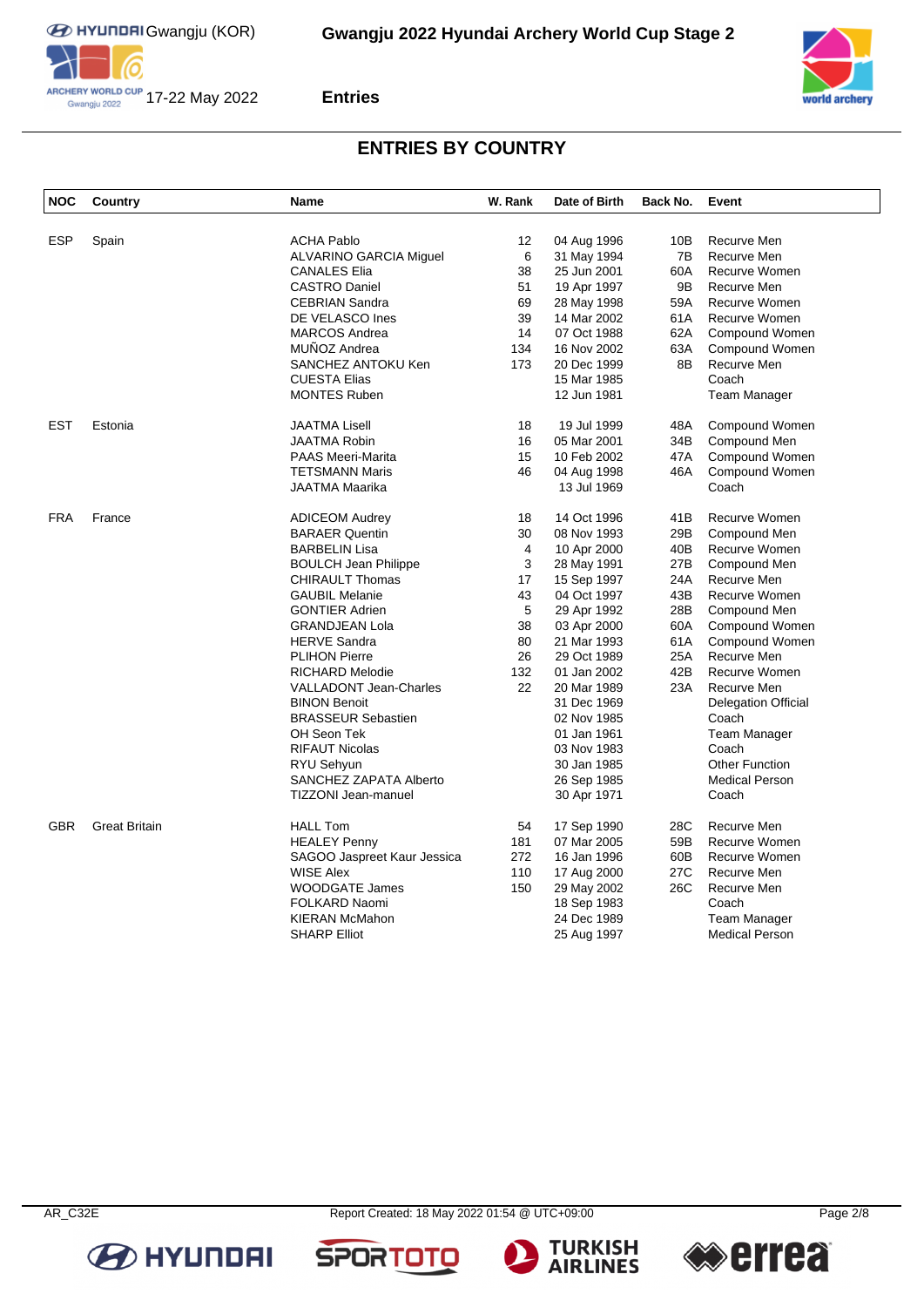



## **ENTRIES BY COUNTRY**

| <b>NOC</b> | Country          | Name                                      | W. Rank        | Date of Birth | Back No.   | Event                 |
|------------|------------------|-------------------------------------------|----------------|---------------|------------|-----------------------|
| <b>GER</b> | Germany          | <b>BAUER Katharina</b>                    | 17             | 01 Sep 1995   | 52A        | Recurve Women         |
|            |                  | <b>BOEHNKE Julia</b>                      | 54             | 24 Apr 1994   | 60B        | Compound Women        |
|            |                  | <b>GRAFMANS Florian</b>                   | 25             | 21 Apr 1991   | 17A        | Compound Men          |
|            |                  | <b>HAMDORF Sebastian</b>                  | 46             | 12 Apr 1981   | 16A        | Compound Men          |
|            |                  | <b>IDENSEN Elina</b>                      | 214            | 18 Mar 2003   | 55A        | Recurve Women         |
|            |                  | <b>KRIPPENDORF Tim</b>                    | 23             | 24 Apr 1999   | 18A        | Compound Men          |
|            |                  | <b>KROPPEN Michelle</b>                   | 14             | 19 Apr 1996   | 54A        | Recurve Women         |
|            |                  | <b>LANDESFEIND Carolin</b>                | 72             | 08 Aug 1987   | 59B        | Compound Women        |
|            |                  | <b>SCHWARZ Charline</b>                   | 29             | 15 Jan 2001   | 53A        | Recurve Women         |
|            |                  | <b>UNRUH Florian</b>                      | 9              | 07 Jun 1993   | 9A         | Recurve Men           |
|            |                  | <b>VETTER Jonathan</b>                    | 148            | 17 Feb 2001   | 8Α         | Recurve Men           |
|            |                  | <b>WIESER Felix</b>                       | 92             | 04 Aug 1993   | 7A         | Recurve Men           |
|            |                  | <b>WIESER Moritz</b>                      | 30             | 03 Jul 2000   | 10A        | Recurve Men           |
|            |                  |                                           |                |               |            | Coach                 |
|            |                  | DELLENBACH Marc                           |                | 25 Nov 1974   |            |                       |
|            |                  | <b>HAIDN Oliver</b>                       |                | 13 Oct 1970   |            | Team Manager          |
|            |                  | <b>HERTKORN Holger</b>                    |                | 25 Nov 1971   |            | Coach                 |
|            |                  | LEWANDOWSKI Ralf                          |                | 07 Dec 1965   |            | <b>Medical Person</b> |
| HKG        | Hong Kong, China | CHENG Ching Yi                            | 354            | 22 Aug 1982   | 61B        | Recurve Women         |
|            |                  | <b>CHENG Hung Ting</b>                    | 245            | 09 Jan 1988   | 55A        | Compound Women        |
|            |                  | <b>CHEUNG Cheuk Sing</b>                  | 196            | 25 Apr 1994   | 13B        | Compound Men          |
|            |                  | CHUI Chun Man                             | 272            | 07 Jan 1990   | 30C        | Recurve Men           |
|            |                  | <b>FUNG Yee Lok</b>                       | $\blacksquare$ | 21 Jun 2001   | 56A        | Compound Women        |
|            |                  | <b>KWOK Yin Chai</b>                      | 445            | 27 Aug 1999   | 29C        | Recurve Men           |
|            |                  | LUK Kwok Hang                             | 240            | 28 Apr 1998   | 12B        | Compound Men          |
|            |                  | SZE Sing Yu                               | 361            | 17 Dec 1994   | 14B        | Compound Men          |
|            |                  | <b>WONG Yuk Sheung</b>                    | $\blacksquare$ | 19 May 1967   | 57A        | Compound Women        |
|            |                  | <b>WONG Yuk Sheung</b>                    |                | 19 May 1967   |            | Team Manager          |
| <b>INA</b> | Indonesia        | <b>PURWATI Indri</b>                      |                | 16 Apr 1994   | 55B        | Compound Women        |
|            |                  | YAHYA AYYASY Roji                         | $\overline{a}$ | 10 Jan 2008   | 33B        | Compound Men          |
|            |                  | ZANETA NURPRASETEJO Odilla                | L,             | 23 Jan 2003   | 56B        | Compound Women        |
|            |                  | <b>INRIEMAYUNI Umie Retno</b>             |                | 23 Oct 1955   |            | Coach                 |
| <b>IND</b> | India            | <b>AVNEET KAUR</b>                        | 134            | 18 Dec 2004   | 43A        | Compound Women        |
|            |                  | <b>BARI Komalika</b>                      | 54             | 05 Feb 2002   | 53C        | Recurve Women         |
|            |                  | <b>BHAKAT Ankita</b>                      | 27             | 17 Jun 1998   | 54C        | Recurve Women         |
|            |                  | BHARDWAJ Mohan Ramswaroop                 | 223            | 04 Nov 1989   | 11A        | Compound Men          |
|            |                  | <b>CHAUHAN Neeraj</b>                     | 696            | 10 Jul 2002   | 14C        | Recurve Men           |
|            |                  | <b>CHAUHAN Rajat</b>                      | 26             | 30 Dec 1994   | 9Α         | Compound Men          |
|            |                  | <b>GUPTA Sachin</b>                       | 307            | 28 Jul 1999   | 11C        | Recurve Men           |
|            |                  | <b>GURJAR Priva</b>                       | 32             | 10 Feb 2004   | 42A        | Compound Women        |
|            |                  | <b>KAUR Simranjeet</b>                    | 272            | 14 Sep 1998   | 55C        | Recurve Women         |
|            |                  | <b>KIRAR Muskan</b>                       | 35             | 14 Apr 2000   | 45A        | Compound Women        |
|            |                  | <b>MARKOO Raginee</b>                     | 134            | 14 Apr 2000   | 44A        | Compound Women        |
|            |                  | <b>RAI Tarundeep</b>                      | 57             | 22 Feb 1984   | 12C        | Recurve Men           |
|            |                  | <b>RIDHI</b>                              | 63             | 31 May 2004   | 52C        | Recurve Women         |
|            |                  | SAINI Aman                                | 43             | 15 Jul 1997   |            | Compound Men          |
|            |                  |                                           | 96             | 02 Mar 1986   | 10A<br>13C | Recurve Men           |
|            |                  | TALUKDAR Jayanta<br><b>VERMA Abhishek</b> | 4              |               |            |                       |
|            |                  |                                           |                | 26 Jun 1989   | 8A         | Compound Men          |
|            |                  | <b>BHUTIA Sonam Tshering</b>              |                | 10 Jun 1981   |            | Coach                 |
|            |                  | <b>CHAKRABORTY Mrinal</b>                 |                | 10 Jan 1974   |            | <b>Other Function</b> |
|            |                  | <b>DASS Bodhisattva</b>                   |                | 19 Jun 1991   |            | <b>Other Function</b> |
|            |                  | <b>MAHATO Purnima</b>                     |                | 15 Aug 1976   |            | Coach                 |
|            |                  | <b>MAIDA Dhaneswar</b>                    |                | 07 Feb 1972   |            | Coach                 |
|            |                  | SALARIA Richpal Singh                     |                | 12 Sep 1977   |            | Coach                 |
|            |                  | SINGH Sanjeeva Kumar                      |                | 18 Nov 1963   |            | <b>Other Function</b> |

**B** HYUNDAI



**SPORTO** 



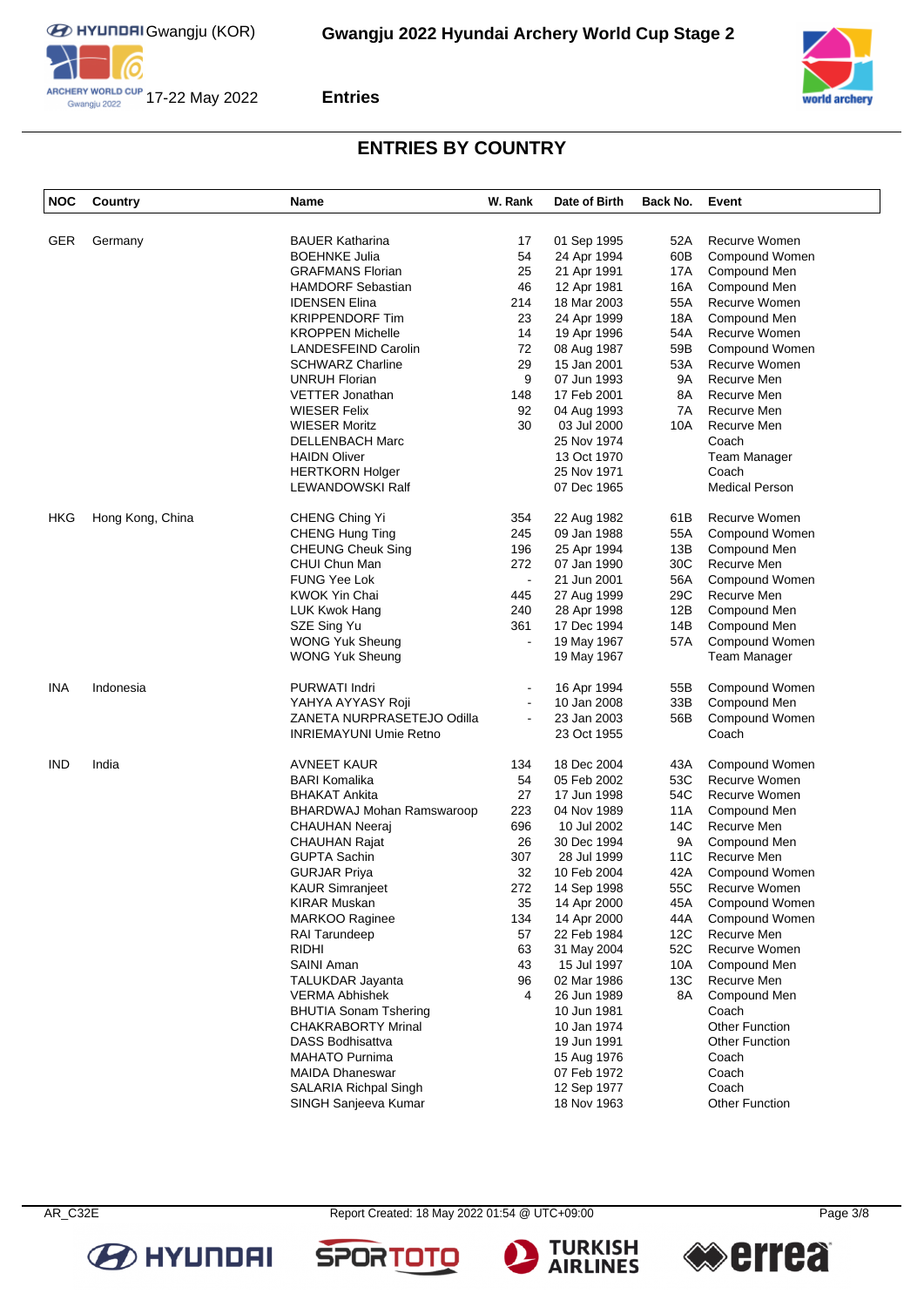





### **ENTRIES BY COUNTRY**

| <b>NOC</b> | Country                  | Name                       | W. Rank        | Date of Birth | Back No. | Event                      |
|------------|--------------------------|----------------------------|----------------|---------------|----------|----------------------------|
| IRI        | Islamic Republic of Iran | <b>BYBORDY Geesa</b>       | 39             | 03 Sep 2001   | 42B      | Compound Women             |
|            |                          | <b>FARSI Raheleh</b>       | 57             | 08 Dec 1992   | 45B      | Compound Women             |
|            |                          | HALIMIANAVVAL Seyedeh-Vida | 44             | 10 Sep 1988   | 44B      | Compound Women             |
|            |                          | <b>KAZEMPOUR Amir</b>      | 108            | 28 Apr 1983   | 7A       | Compound Men               |
|            |                          | KHOSHNOUDIKIA Kosar        | 110            | 12 Nov 1995   | 43B      | Compound Women             |
|            |                          | KOWSAR Seyed Hesameddin    | 52             | 03 Apr 1988   | 6A       | Compound Men               |
|            |                          | NEKOUEI Hamzeh             | 361            | 05 Jul 1987   | 5A       | Compound Men               |
|            |                          | PALIZBAN Mohammadsaleh     | 35             | 14 Aug 1994   | 4A       | Compound Men               |
|            |                          | <b>EBADI Esmaeil</b>       |                | 11 Aug 1976   |          | Coach                      |
|            |                          | MOGHIMI VARZANI Meghdad    |                | 11 Apr 1985   |          | <b>Delegation Official</b> |
|            |                          | NAJARI Omid                |                | 17 Mar 1975   |          | Team Manager               |
|            |                          | SADEGHIDEHKORDI Soudabeh   |                | 21 Mar 1986   |          | Coach                      |
| <b>ISV</b> | Virgin Islands, US       | <b>D'AMOUR Nicholas</b>    | 10             | 04 Sep 2001   | 31A      | Recurve Men                |
|            |                          | RUIZ AVECEDO Angelo        |                | 05 Oct 1957   |          | Coach                      |
| ITA        | Italy                    | <b>ANDREOLI Tatiana</b>    | 33             | 01 Jan 1999   | 51B      | Recurve Women              |
|            |                          | <b>BOARI Lucilla</b>       | 10             | 24 Mar 1997   | 50B      | Recurve Women              |
|            |                          | <b>GALIAZZO Marco</b>      | 81             | 07 May 1983   | 15A      | Recurve Men                |
|            |                          | <b>HERVAT Karen</b>        | 125            | 04 Mar 2001   | 48B      | Recurve Women              |
|            |                          | <b>MIOR Viviano</b>        | 63             | 03 Apr 1997   | 19A      | Compound Men               |
|            |                          | <b>NATALE Paola</b>        | 49             | 01 Oct 2000   | 54B      | Compound Women             |
|            |                          | <b>NESPOLI Mauro</b>       | 4              | 22 Nov 1987   | 18A      | Recurve Men                |
|            |                          | <b>PAGNI Sergio</b>        | 33             | 26 Mar 1979   | 21A      | Compound Men               |
|            |                          | <b>PAGNONI Federico</b>    | 14             | 12 Nov 1987   | 20A      | Compound Men               |
|            |                          | <b>PAOLI Alessandro</b>    | 35             | 27 Aug 1999   | 17A      | Recurve Men                |
|            |                          | PASQUALUCCI David          | 85             | 27 Jun 1996   | 16A      | Recurve Men                |
|            |                          | REBAGLIATI Chiara          | 25             | 23 Jan 1997   | 49B      | Recurve Women              |
|            |                          | <b>RONER Elisa</b>         | 27             | 04 Jul 2001   | 52B      | Compound Women             |
|            |                          | <b>TONIOLI Marcella</b>    | 34             | 31 May 1986   | 53B      | Compound Women             |
|            |                          | <b>BISIANI Matteo</b>      |                | 02 Aug 1976   |          | Team Manager               |
|            |                          | ROSSI Andrea               |                | 11 Dec 1973   |          | <b>Other Function</b>      |
|            |                          | <b>TOMBESI Stefano</b>     |                | 12 Feb 1962   |          | <b>Delegation Official</b> |
|            |                          | <b>TONELLI Amedeo</b>      |                | 04 Jun 1985   |          | <b>Delegation Official</b> |
|            |                          | <b>VALESELLA Flavio</b>    |                | 26 Jun 1952   |          | Coach                      |
| <b>JPN</b> | Japan                    | <b>AGU Utano</b>           | 333            | 27 Aug 1998   | 56B      | Recurve Women              |
|            |                          | <b>FURUKAWA Takaharu</b>   | 16             | 09 Aug 1984   | 26B      | Recurve Men                |
|            |                          | <b>KUWAE Yoshito</b>       | 115            | 07 Nov 1999   | 27B      | Recurve Men                |
|            |                          | <b>MUTO Hiroki</b>         | 133            | 26 Jun 1997   | 28B      | Recurve Men                |
|            |                          | <b>NODA Satsuki</b>        | $\blacksquare$ | 20 May 2000   | 57B      | Recurve Women              |
|            |                          | UEHARA Ruka                | 398            | 09 Aug 2001   | 58B      | Recurve Women              |
|            |                          | <b>KIM Sanghoon</b>        |                | 19 Oct 1971   |          | Coach                      |
|            |                          | <b>MATSUKI Yuji</b>        |                | 06 Nov 1968   |          | Coach                      |
|            |                          | <b>TANAKA Nobukane</b>     |                | 12 Oct 1965   |          | Team Manager               |
| <b>KAZ</b> | Kazakhstan               | <b>ABDULLIN IIfat</b>      | 28             | 09 Jan 1998   | 15C      | Recurve Men                |
|            |                          | DUZELBAYEV Sultan          | 137            | 12 Mar 1994   | 16C      | Recurve Men                |
|            |                          | ILYASSOVA Alina            | 114            | 23 Apr 2001   | 57C      | Recurve Women              |
|            |                          | KARABAYEV Akbarali         | 54             | 08 Aug 1989   | 18B      | Compound Men               |
|            |                          | <b>LYAN Viktoriya</b>      | 74             | 25 Apr 1997   | 51B      | Compound Women             |
|            |                          | MIRZAMETOV Bunyod          | 109            | 27 Jan 2000   | 20B      | Compound Men               |
|            |                          | MUSSAYEV Sanzhar           | 41             | 11 Apr 1996   | 18C      | Recurve Men                |
|            |                          | SAGUTDINOV Shamil          | 361            | 29 Dec 2001   | 19B      | Compound Men               |
|            |                          | <b>TUKEBAYEVA Farida</b>   | 96             | 21 Mar 1992   | 58C      | Recurve Women              |
|            |                          | YUNUSSOVA Roxana           | 106            | 28 Dec 2002   | 49B      | Compound Women             |
|            |                          | ZAEMOVA Madina             | 343            | 14 Apr 2004   | 56C      | Recurve Women              |
|            |                          | ZHANGBYRBAY Dauletkeldi    | 87             | 02 Jun 2004   | 17C      | Recurve Men                |
|            |                          | ZHEXENBINOVA Adel          | 131            | 11 Nov 1999   | 50B      | Compound Women             |
|            |                          | <b>KICHKIN Artem</b>       |                | 21 Mar 1984   |          | Coach                      |
|            |                          | <b>KIM Grigoriy</b>        |                | 05 Oct 1963   |          | Coach                      |



AR\_C32E Report Created: 18 May 2022 01:54 @ UTC+09:00 Page 4/8

**SPORT** 





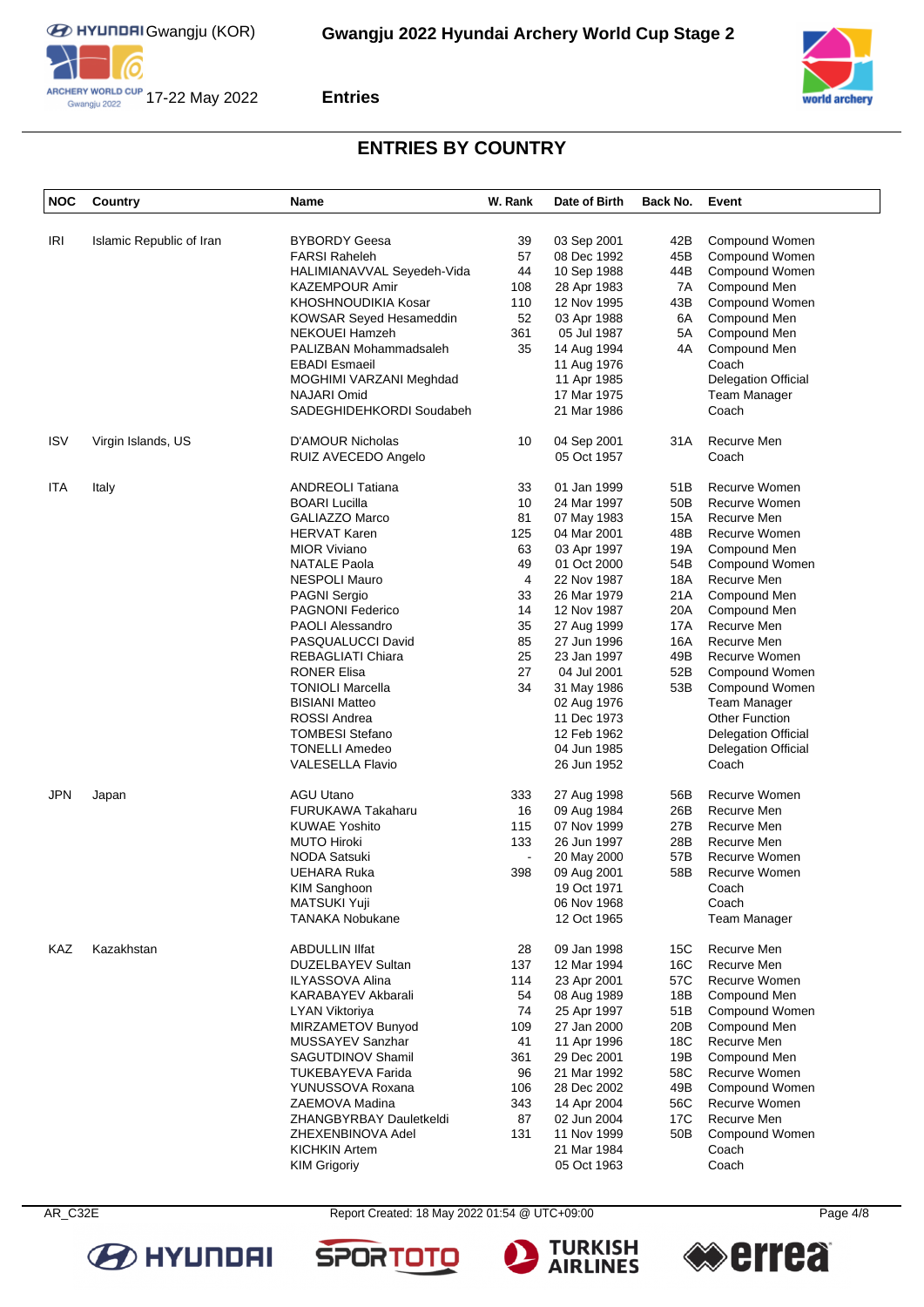**EXECUTED HYUNDRIG GWANGHOU (KOR)** 







### **Entries**

# **ENTRIES BY COUNTRY**

| <b>NOC</b> | Country           | <b>Name</b>                     | W. Rank | Date of Birth              | Back No.        | Event                 |
|------------|-------------------|---------------------------------|---------|----------------------------|-----------------|-----------------------|
|            |                   | SAIDIYEV Oibek                  |         | 11 Jul 1987                |                 | Coach                 |
| <b>KOR</b> | Republic of Korea | AN San                          | 1       | 27 Feb 2001                | 54B             | Recurve Women         |
|            |                   | <b>CHOI Misun</b>               | 53      | 01 Jul 1996                | 52B             | Recurve Women         |
|            |                   | CHOI Yonghee                    | 31      | 19 Dec 1984                | 4B              | Compound Men          |
|            |                   | <b>KANG Chae Young</b>          | 8       | 08 Jun 1996                | 53B             | Recurve Women         |
|            |                   | <b>KANG Donghyeon</b>           | 116     | 29 Aug 1995                | 7В              | Compound Men          |
|            |                   | KIM Je Deok                     | 47      | 12 Apr 2004                | 14B             | Recurve Men           |
|            |                   |                                 | 15      |                            | 5B              | Compound Men          |
|            |                   | KIM Jongho                      | 3       | 18 Jul 1994<br>20 Jun 1992 | 12B             | Recurve Men           |
|            |                   | KIM Woojin<br><b>KIM Yunhee</b> |         |                            |                 |                       |
|            |                   |                                 | 41      | 23 Mar 1994                | 41A             | Compound Women        |
|            |                   | LEE Gahyun                      | 346     | 13 Jun 2000                | 55B             | Recurve Women         |
|            |                   | LEE Woo Seok                    | 29      | 07 Aug 1997                | 13B             | Recurve Men           |
|            |                   | OH Jin Hyek                     | 38      | 15 Aug 1981                | 11B             | Recurve Men           |
|            |                   | OH Yoohyun                      | 62      | 11 Feb 1989                | 40A             | Compound Women        |
|            |                   | SO Chaewon                      | 19      | 12 Nov 1997                | 38A             | Compound Women        |
|            |                   | SONG Yun Soo                    | 36      | 10 Dec 1995                | 39A             | Compound Women        |
|            |                   | YANG Jaewon                     | 28      | 04 May 1997                | 6B              | Compound Men          |
|            |                   | HO Jinsu                        |         | 25 Feb 1967                |                 | Coach                 |
|            |                   | <b>JEONG Eui Su</b>             |         | 14 Feb 1985                |                 | Coach                 |
|            |                   | KIM Won Sub                     |         | 13 Aug 1978                |                 | Coach                 |
|            |                   | LEE Junyoung                    |         | 12 Jan 1996                |                 | <b>Medical Person</b> |
|            |                   | LEE Kyung Chul                  |         | 09 Dec 1971                |                 | Coach                 |
|            |                   | NA Chunghyeon                   |         | 14 Oct 1991                |                 | <b>Other Function</b> |
|            |                   | PARK Jongwoo                    |         | 20 Nov 1979                |                 | Coach                 |
|            |                   | PARK Sung-Hyun                  |         | 01 Jan 1983                |                 | Coach                 |
| LAT        | Latvia            | <b>BLAZE Davis</b>              | 255     | 02 Oct 2000                | 29A             | Recurve Men           |
|            |                   | <b>BRUZIS Janis</b>             | 177     | 26 Nov 1982                | 30A             | Recurve Men           |
|            |                   |                                 |         |                            |                 |                       |
| LUX        | Luxembourg        | <b>HOCEVAR Arnaud</b>           | 101     | 30 Apr 1986                | 31B             | Compound Men          |
|            |                   | <b>KLEIN Pit</b>                | 199     | 12 Sep 1996                | 32C             | Recurve Men           |
|            |                   | SHKOLNA Mariya                  | 22      | 28 Oct 1997                | 65B             | Compound Women        |
| <b>MAR</b> | Morocco           | EL BOUSSOUNI Omar               | 327     | 12 Feb 1978                | 31C             | Recurve Men           |
| <b>MEX</b> | Mexico            | ALVARADO Angel                  | 60      | 10 Oct 2000                | 10 <sub>C</sub> | Recurve Men           |
|            |                   | <b>ALVAREZ Luis</b>             | 40      | 13 Apr 1991                | 9C              | Recurve Men           |
|            |                   | <b>BECERRA Andrea</b>           | 8       | 25 Jul 2000                | 47B             | Compound Women        |
|            |                   | <b>BECERRA Miguel</b>           | 24      | 28 May 2000                | 26A             | Compound Men          |
|            |                   | <b>BERNAL Regina</b>            | 162     | 27 Apr 2006                | 46B             | Compound Women        |
|            |                   | <b>FLORES Jesus</b>             | 320     | 11 Aug 2001                | 7C              | Recurve Men           |
|            |                   | <b>GARCIA Sebastian</b>         | 187     | 19 Jun 2002                | 27A             | Compound Men          |
|            |                   | OLVERA Rodrigo                  | 87      | 19 Sep 2001                | 25A             | Compound Men          |
|            |                   | <b>QUINTERO Dafne</b>           | 73      | 09 Mar 2002                | 48B             | Compound Women        |
|            |                   | ROMAN Aida                      | 26      | 21 May 1988                | 41C             | Recurve Women         |
|            |                   | TREVIÑO Emilio                  | 284     | 30 Nov 2001                | 8C              | Recurve Men           |
|            |                   | VALENCIA Alejandra              | 6       | 17 Oct 1994                | 42C             | Recurve Women         |
|            |                   | VAZQUEZ Ana                     | 21      | 05 Oct 2000                | 43C             | Recurve Women         |
|            |                   | VAZQUEZ Valentina               | 42      | 09 Mar 2003                | 40C             | Recurve Women         |
|            |                   |                                 |         |                            |                 | Medical Person        |
|            |                   | <b>BOLIO Victor</b>             |         | 24 Jan 1977                |                 |                       |
|            |                   | <b>CASTILLO Luis</b>            |         | 10 Feb 1984                |                 | <b>Medical Person</b> |
|            |                   | CRUZ Jorge                      |         | 20 Sep 1974                |                 | Coach                 |
|            |                   | FIERRO Julio                    |         | 12 Feb 1990                |                 | Coach                 |
|            |                   | <b>FLORES Miguel</b>            |         | 30 Apr 1975                |                 | Team Manager          |
|            |                   | <b>VELEZ David</b>              |         | 04 Feb 1990                |                 | Coach                 |

**B** HYUNDAI



**SPOR** 



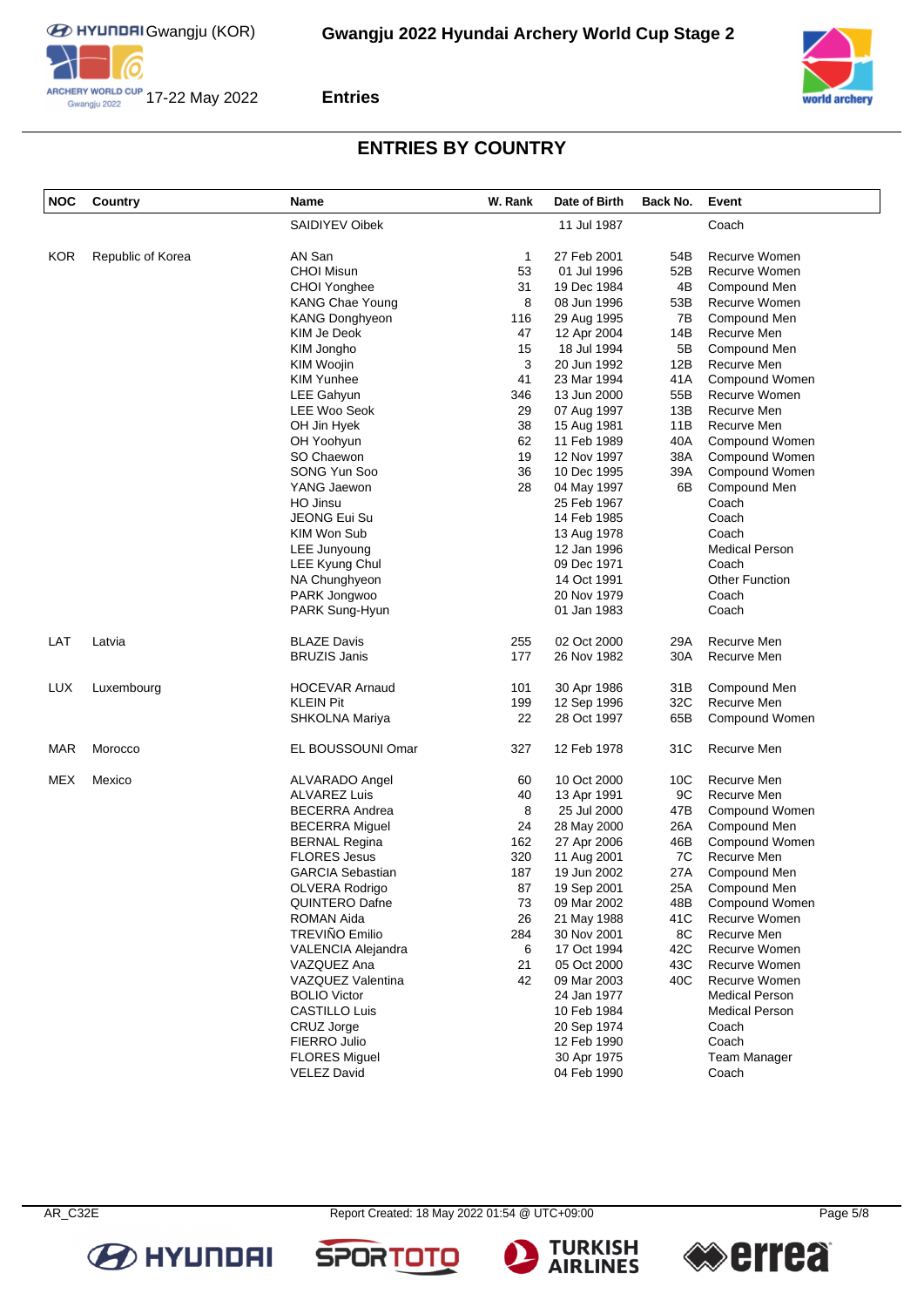



# **ENTRIES BY COUNTRY**

| <b>NOC</b> | Country     | Name                                    | W. Rank        | Date of Birth | Back No. | Event                 |
|------------|-------------|-----------------------------------------|----------------|---------------|----------|-----------------------|
|            |             |                                         |                |               |          |                       |
| <b>NED</b> | Netherlands | <b>BROEKSMA Gijs</b>                    | 45             | 10 Dec 1999   | 24C      | Recurve Men           |
|            |             | <b>ROEFFEN Quinty</b>                   | 145            | 08 Sep 2005   | 56A      | <b>Recurve Women</b>  |
|            |             | SCHLOESSER Gaby                         | 20             | 18 Feb 1994   | 57A      | Recurve Women         |
|            |             | <b>SCHLOESSER Mike</b>                  | $\mathbf{1}$   | 15 Jan 1994   | 15B      | Compound Men          |
|            |             | TJIN-A-DJIE Jay                         | 468            | 14 Dec 2002   | 17B      | Compound Men          |
|            |             | VAN DER VEN Rick                        | 61             | 14 Apr 1991   | 23C      | Recurve Men           |
|            |             | VAN DER WINKEL Laura                    | 19             | 15 Nov 2001   | 58A      | <b>Recurve Women</b>  |
|            |             | <b>WIJLER Steve</b>                     | 15             | 19 Sep 1996   | 25C      | Recurve Men           |
|            |             | <b>WILLEMS Stef</b>                     | 223            | 20 Feb 2004   | 16B      | Compound Men          |
|            |             | <b>ELZINGA Peter</b>                    |                | 30 Jan 1981   |          | Coach                 |
|            |             | VAN ROZENDAAL-VAN GERVEN Jacqueline     |                | 20 Feb 1964   |          | Team Manager          |
| <b>NOR</b> | Norway      | <b>FAUGSTAD Anders</b>                  | 21             | 13 Nov 1999   | 34A      | Compound Men          |
|            |             | <b>BOE Morten</b>                       |                | 07 Dec 1971   |          | Team Manager          |
| POL        | Poland      | <b>CHOJECKI Milosz</b>                  | 183            | 23 Sep 2002   | 12A      | Recurve Men           |
|            |             | <b>CZYZ Pawel</b>                       | 696            | 01 May 1998   | 13A      | Recurve Men           |
|            |             | LESNIAK Natalia                         | 81             | 10 Jul 1991   | 45B      | Recurve Women         |
|            |             | <b>MYSZOR Wioleta</b>                   | 134            | 19 Jan 1983   | 44B      | <b>Recurve Women</b>  |
|            |             | NAPLOSZEK Kamila                        | 155            | 26 May 1999   | 47B      | <b>Recurve Women</b>  |
|            |             | SIERAKOWSKI Kacper                      | 53             | 02 Dec 1993   | 14A      | Recurve Men           |
|            |             | <b>SZAFRAN Marek</b>                    | 186            | 15 Mar 1997   | 11A      | Recurve Men           |
|            |             | ZYZANSKA Sylwia                         | 47             | 27 Jul 1997   | 46B      | Recurve Women         |
|            |             |                                         |                | 13 Jan 1978   |          | Coach                 |
|            |             | CHOI Won Jong                           |                |               |          |                       |
|            |             | <b>PIATEK Piotr</b>                     |                | 17 Feb 1982   |          | Coach                 |
| <b>POR</b> | Portugal    | <b>ALVES Cláudio</b>                    | 126            | 25 Apr 1991   | 32B      | Compound Men          |
|            |             | DE SOUSA Giselle                        | 103            | 12 Jun 2003   | 57B      | Compound Women        |
|            |             | PEREIRA Rita                            | 159            | 23 Feb 1991   | 58B      | Compound Women        |
|            |             | CHRISTIANUS CORNELIS WILTHAGEN Johannes |                | 01 Mar 1961   |          | Coach                 |
|            |             | GUTIERRES João                          |                | 22 Dec 1964   |          | Coach                 |
| <b>PUR</b> | Puerto Rico | <b>ALVARADO Bryan</b>                   | 55             | 09 Oct 2000   | 29A      | Compound Men          |
|            |             | MUÑOZ Adrian                            | 48             | 16 Aug 2001   | 29B      | Recurve Men           |
|            |             | PIZARRO Jean                            | 13             | 11 Jul 1992   | 28A      | Compound Men          |
|            |             | RAMIREZ GONZALEZ Paola Maria            | 51             | 21 Feb 1999   | 64A      | Compound Women        |
|            |             | <b>MORELL Ashley</b>                    |                | 26 Dec 1992   |          | <b>Medical Person</b> |
| SGP        | Singapore   | EER Jiang Ying                          | $\blacksquare$ | 04 Dec 1996   | 35A      | Compound Men          |
|            |             | LI Yue Long                             | 320            | 28 Apr 1998   | 32A      | Recurve Men           |
|            |             | LOH Tze Yuin Carissa                    |                | 16 Dec 1996   | 66A      | Compound Women        |
|            |             | ANG Cee Wei                             |                | 06 Nov 1980   |          | Team Manager          |
|            |             |                                         |                |               |          | Coach                 |
|            |             | PANG Qing Liang                         |                | 27 May 1991   |          |                       |
| SVK        | Slovakia    | <b>BOSANSKY Jozef</b>                   | 12             | 14 May 1976   | 33A      | Compound Men          |

AR\_C32E Report Created: 18 May 2022 01:54 @ UTC+09:00 Page 6/8







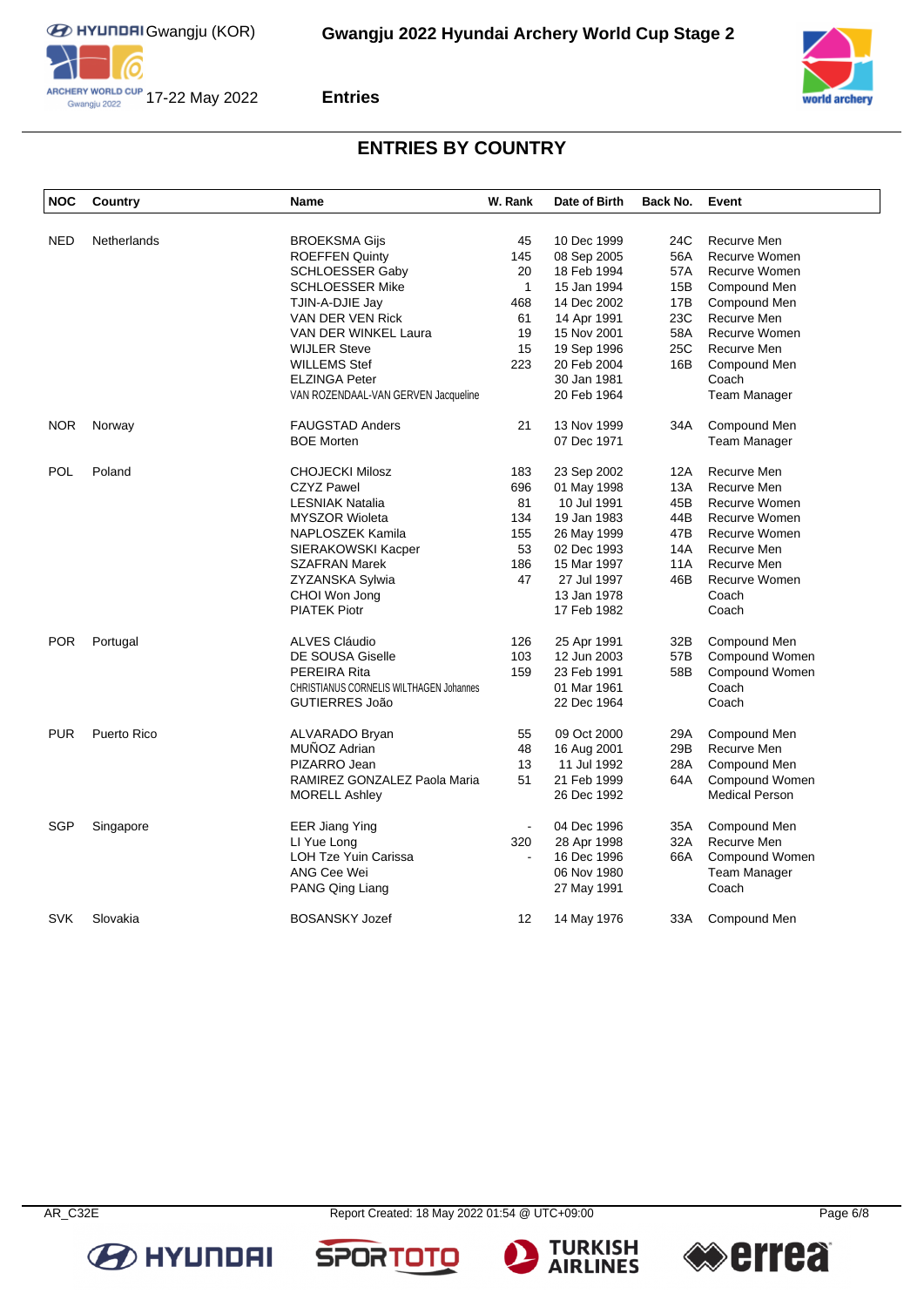**EXECUTED HYUNDRIG GWANGHOU (KOR)** 







### **Entries**

# **ENTRIES BY COUNTRY**

| <b>NOC</b> | Country                    | Name                        | W. Rank        | Date of Birth | Back No. | Event                 |
|------------|----------------------------|-----------------------------|----------------|---------------|----------|-----------------------|
| <b>TPE</b> | Chinese Taipei             | <b>CHANG Cheng Wei</b>      | 223            | 25 Jun 2004   | 13A      | Compound Men          |
|            |                            | <b>CHEN Chieh-Lun</b>       | 41             | 02 Jun 1998   | 15A      | Compound Men          |
|            |                            | CHEN Li Ju                  | 47             | 24 Apr 1981   | 38B      | Compound Women        |
|            |                            | CHEN Yi-Hsuan               | 23             | 29 Jun 1995   | 39B      | Compound Women        |
|            |                            | CHIU Yi-Ching               |                | 16 Oct 2003   | 47C      | Recurve Women         |
|            |                            | <b>HUANG I-Jou</b>          | 30             | 18 Mar 1990   | 41B      | Compound Women        |
|            |                            | <b>KUO Tzu Ying</b>         | 95             | 04 Jan 2003   | 45C      | Recurve Women         |
|            |                            | LEI Chien-Ying              | 37             | 17 Apr 1990   | 44C      | Recurve Women         |
|            |                            | LIU Yuan                    | 141            | 17 May 1992   | 12A      | Compound Men          |
|            |                            | PAN Yu Ping                 | 144            | 25 Nov 1993   | 14A      | Compound Men          |
|            |                            | PENG Chia-Mao               | 61             | 26 Sep 1996   | 46C      | Recurve Women         |
|            |                            | SU Yu-Yang                  | 140            | 20 Nov 2002   | 24B      | Recurve Men           |
|            |                            | TAI Yu-Hsuan                | 217            | 09 Nov 2002   | 23B      | Recurve Men           |
|            |                            | <b>TANG Chih-Chun</b>       | 18             | 16 Mar 2001   | 25B      | Recurve Men           |
|            |                            | WANG Lu-Yun                 | 59             | 14 Aug 1999   | 40B      | Compound Women        |
|            |                            | CHEN Yu-Ping                |                | 03 Feb 1995   |          | <b>Medical Person</b> |
|            |                            | CHIU Shih Chieh             |                | 06 Feb 1985   |          | <b>Medical Person</b> |
|            |                            | <b>HSU Tzu Yi</b>           |                | 24 Nov 1979   |          | <b>Team Manager</b>   |
|            |                            | LENG You-Rong               |                | 19 Dec 1992   |          | <b>Medical Person</b> |
|            |                            | LIN Che-Wei                 |                | 25 Feb 1993   |          | Coach                 |
|            |                            | LIN Cheng-Hsien             |                | 03 Aug 1976   |          | Coach                 |
|            |                            | LIU Chan-Ming               |                | 16 Nov 1986   |          | Coach                 |
|            |                            | LIU Ting-Chun               |                | 30 Jan 1986   |          | Coach                 |
| TTO        | <b>Trinidad and Tobago</b> | KENDAL-BROWN Amanda Jessica | 183            | 31 Oct 1989   | 61C      | Recurve Women         |
| TUR        | Turkey                     | <b>AK Samet</b>             | 34             | 21 Jul 2001   | 21A      | Recurve Men           |
|            |                            | AKCAOGLU Batuhan            | 91             | 14 Aug 2002   | 24A      | Compound Men          |
|            |                            | ANAGOZ Yasemin              | 15             | 14 Oct 1998   | 49C      | Recurve Women         |
|            |                            | <b>BASARAN Ezgi</b>         | 78             | 20 Jan 2003   | 51C      | Recurve Women         |
|            |                            | <b>BOSTAN Yesim</b>         | 13             | 24 May 1995   | 49A      | Compound Women        |
|            |                            | <b>COSKUN Gulnaz</b>        | 28             | 25 Aug 1999   | 50C      | Recurve Women         |
|            |                            | ER Asli                     | 123            | 16 Aug 2003   | 48C      | Recurve Women         |
|            |                            | GAZOZ Mete                  | $\overline{c}$ | 08 Jun 1999   | 22A      | Recurve Men           |
|            |                            | <b>HANEY Emircan</b>        | 40             | 01 Jan 2001   | 23A      | Compound Men          |
|            |                            | LOK Songul                  | 37             | 09 Jan 2002   | 51A      | Compound Women        |
|            |                            | MARAS Efe Gürkan            | 59             | 22 Mar 2002   | 19A      | Recurve Men           |
|            |                            | <b>SUZER Ayse Bera</b>      | 24             | 01 Jan 1996   | 50A      | Compound Women        |
|            |                            | <b>YILDIRMIS Muhammed</b>   | 156            | 07 Nov 2003   | 20A      | Recurve Men           |
|            |                            | <b>YILDIZ Yakup</b>         | 11             | 04 Oct 2002   | 22A      | Compound Men          |
|            |                            | <b>CAGIRAN Evren</b>        |                | 14 Feb 1993   |          | Coach                 |
|            |                            | <b>CALHAN Yasin</b>         |                | 16 Aug 1987   |          | <b>Medical Person</b> |
|            |                            | <b>CORBA Yusuf</b>          |                | 21 Apr 1991   |          | Coach                 |
|            |                            | <b>ERGIN Damla</b>          |                | 24 Nov 1982   |          | Coach                 |
|            |                            | <b>ERGIN Yusuf Goktug</b>   |                | 12 Sep 1984   |          | Team Manager          |
|            |                            | GIZEP Cem                   |                | 20 Feb 1990   |          | <b>Medical Person</b> |
|            |                            | <b>OZDEMIR Emre</b>         |                | 02 Apr 1984   |          | Coach                 |